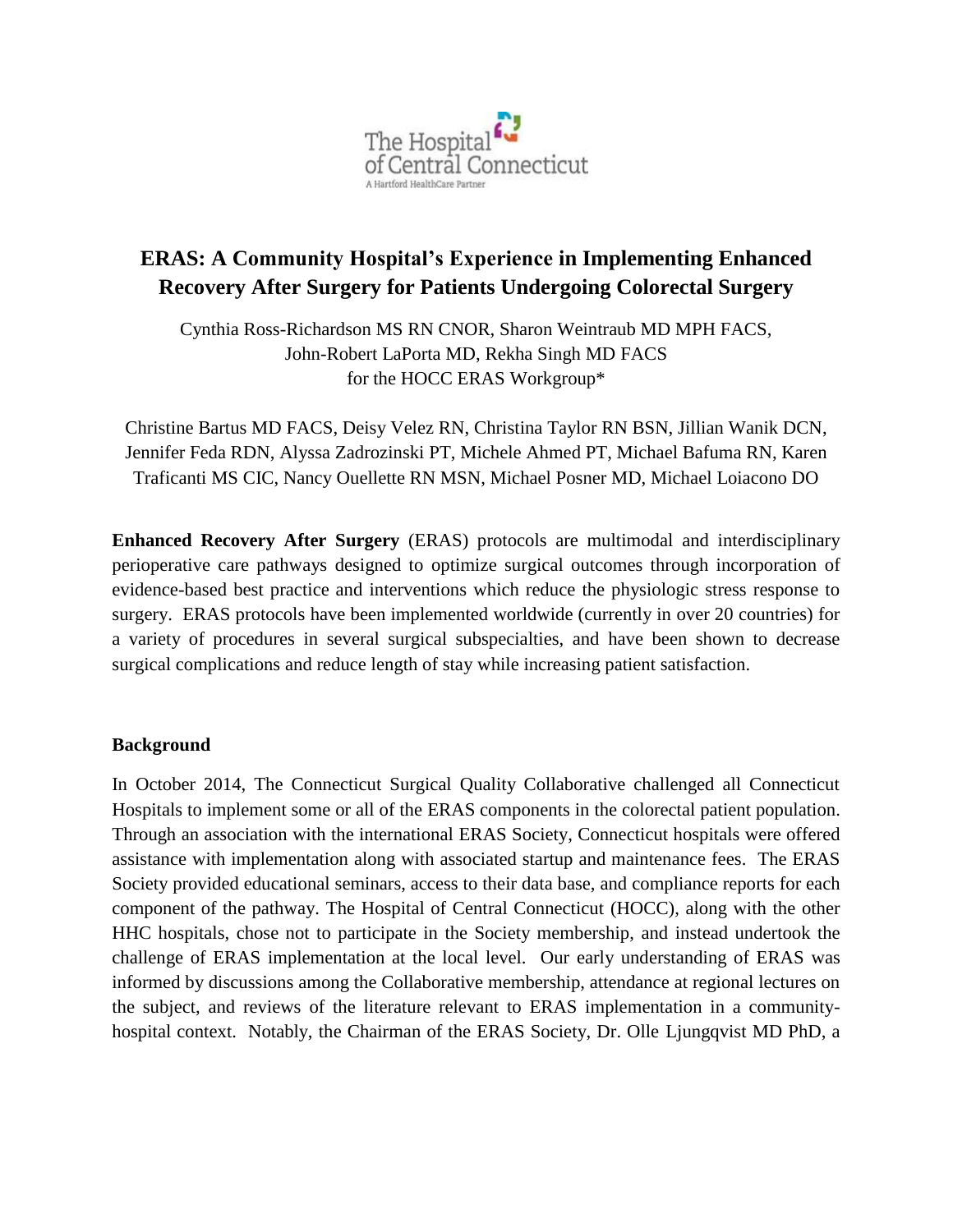Professor of Surgery at the Orebro University Hospital in Stockholm, gave the distinguished Clarke Lecture for 2016, sponsored by the Department of Surgery, during an early phase of ERAS' introduction at HOCC.

## **ERAS Workgroup and Engagement of Frontline Staff**

We began an ERAS workgroup within the Surgical Services Process Improvement (SSPI) Committee at HOCC in November 2015 to address implementation. Through a multidisciplinary team approach, we engaged colorectal and general surgeons, quality nurses, surgical intensivists, anesthesiologists, certified nurse anesthetists, peri-operative nursing staff, physician assistants, nurse managers, floor and office nursing staff, dietitians, physical therapists and support from IT. This interdisciplinary approach allowed us to view patients and their surgical experience as a whole – with a unified goal of achieving fully coordinated care consistent with ERAS principles. The work group developed specific algorithms and tools (outlined below).

Operationalizing ERAS required wide dissemination to all clinical areas. Rather than a topdown approach, we used an integrated model of information dissemination, in which individual members and leaders of the ERAS workgroup took the goals and specific plans to their department meetings and to H3W workgroups. Additional ideas were generated, and with the support of SSPI leadership, a continuous feedback loop for improvement was developed between the frontline staff and the ERAS workgroup.

## **ERAS Implementation**

Initial efforts at HOCC focused on the components of Enhanced Recovery that were new to our practice: preadmission patient counseling, fluid and carbohydrate loading, no prolonged fasting, no premedication, short acting anesthetic agents, avoidance of salt and water overload, early oral nutrition, non-opioid oral analgesia/NSAIDS and early mobilization. To measure compliance and assess the effectiveness of the ERAS project, a database was designed and customized to our institution's needs.

ERAS can be viewed as a continuum of three phases of care: Pre-operative, Intra-operative and Post-operative. Each of these areas requires specific strategies and tools.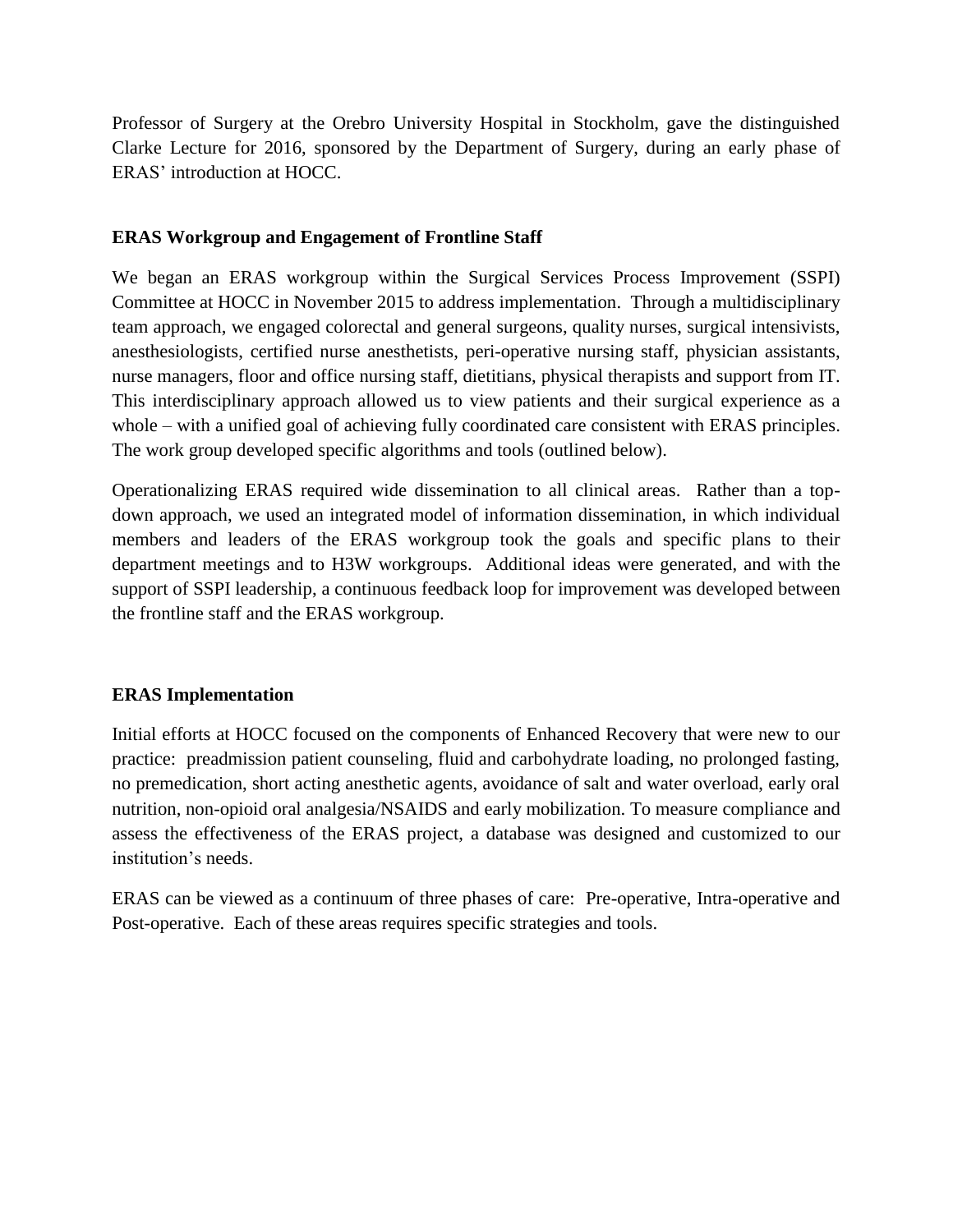#### **Pre-operative Phase**

1. **Preadmission patient counseling –** A primary objective of Enhanced Recovery is patient education and pre-operative readiness for surgery. We recognized that many patients come into surgery with a very limited understanding of what to expect and what is expected of them in order to achieve optimal outcomes. A detailed patient education book was created by our Surgical Clinical Reviewer, containing everything from how to optimize their health at home before surgery, preparing their home, engaging a family member or friend (coach), what to bring to the hospital, an introduction of their care team, what to expect after surgery and engaging themselves and the team in their recovery. This three-ring bound book was the starting point and gave a strong foundation to everything that followed in ERAS. The overwhelmingly positive feedback we received from patients and staff emphasized to us that our patients had previously come into the hospital for planned surgery 'blind,' with a very limited understanding of what they were about to experience.

The book was given to surgeons to review with their patients in their offices. Each patient received their own copy of the book to take home and to keep as a reference before, during and after their hospitalization. A one-page summary timeline was included with the book as a quick reference for day-by-day instructions.

Patient education was then reinforced during a preadmission testing appointment (PAT). After the PAT appointment, patients were offered a tour of the hospital's peri-operative departments and nursing floors for familiarity and to introduce the patients to caregivers prior to surgery.

2. **Pre-operative carbohydrate loading and hydration** – One of the important tenets of ERAS is pre-operative carbohydrate loading and the avoidance of prolonged fasting. Bowel prep instructions remain patient specific, depending on the type of colon surgery and surgeon preference. However, surgeons and anesthesiologists adopted best practice recommendations for patients being able to drink a dextrose source up to two - three hours prior to surgery. This evolution in peri-operative management has allowed patients to remain well hydrated, while limiting some of the stress response to surgery, such as insulin resistance. We started with retail-available Gatorade, and have recently switched to Nutricia Pre-op®, an FDA approved malt-dextran containing carbohydrate drink specifically formulated for pre-operative surgical patients. Drink times are individualized up to two – three hours prior to the patients' surgical start times.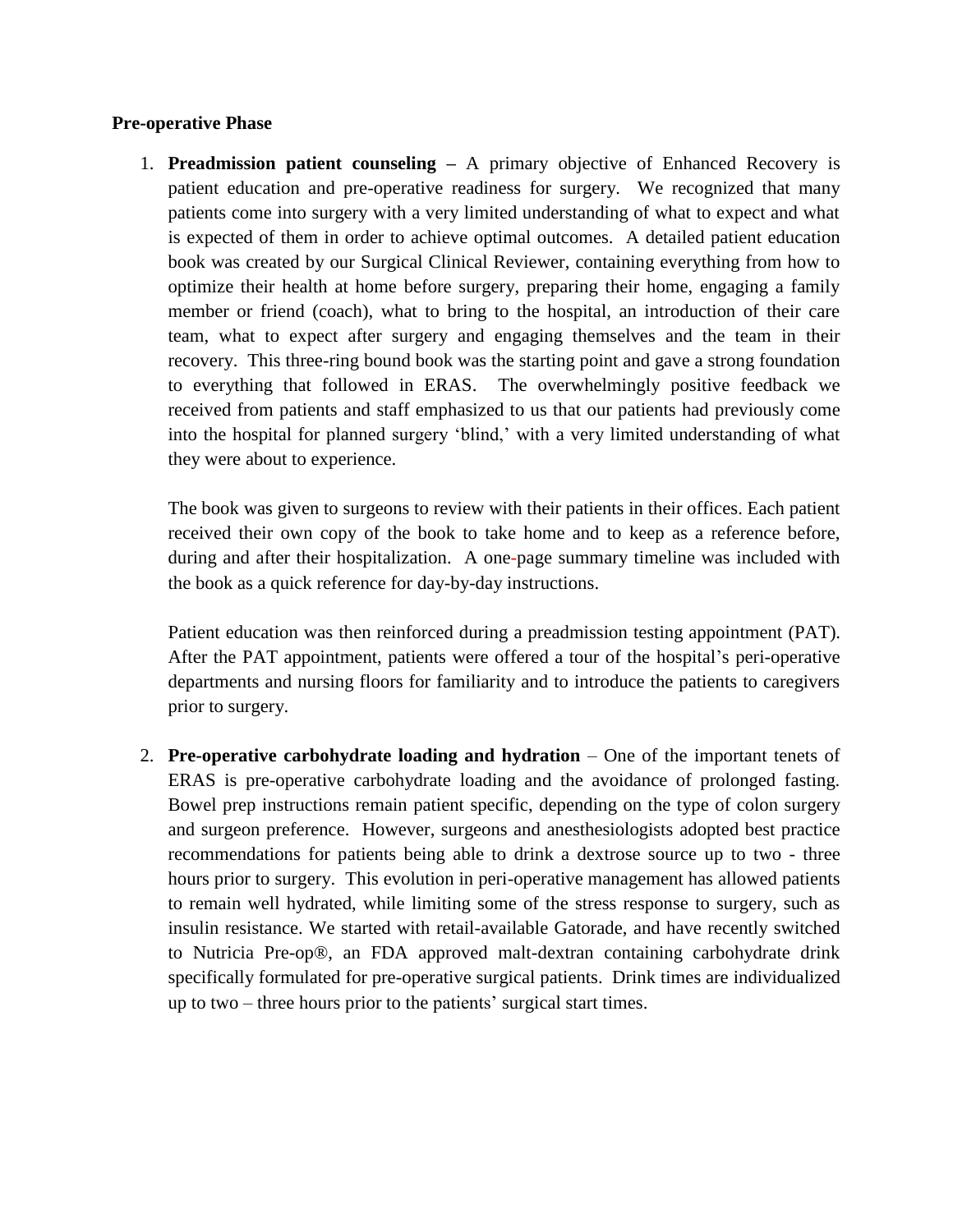- 3. **Pre-operative management** In the pre-operative area prior to surgery, nurses re-inforce education. Anesthesia pre-operative and post-operative order sets were created and uploaded into the current electronic medical record. These order sets standardize the approach to both ERAS-specific and other core (formerly SCIP) measures:
	- a. medications to prevent post-operative nausea, including scopolamine transdermal patches and IV dexamethasone, in appropriate patients
	- b. DVT/VTE prophylaxis using both pharmacologic (subcutaneous heparin or LMWH) and mechanical prophylaxis prior to surgery
	- c. appropriate antibiotics administered within one hour of incision
	- d. avoidance of pre-operative sedatives

## **Intra-operative Phase**

- 1. **Fluid management** The Anesthesia leadership and champion designed and implemented an algorithm to avoid over-resuscitation with salt containing IV solutions during the intra-operative phase, and instructed all anesthesia staff in modified, goal directed resuscitation. IV infusion of crystalloid with an estimate of 5ml/kg/hour was use as a starting point, with adjustments according to laparoscopic versus open, blood loss, stability and duration of surgery.
- 2. **Anesthetic modifications** Optimal analgesia with an emphasis on multimodal techniques and shorter acting medications. Anesthesiologists and surgeons consider the use of regional epidural analgesia in patients undergoing open colorectal surgeries.
- 3. **Glucose and temperature control** Maintenance of peri-operative glucose control and normothermia in the peri-operative period.

## **Post-operative Phase**

- 1. **Staff education** All healthcare providers responsible for taking care of the colorectal patients during their post-operative phase were educated on the ERAS program. For the patient arriving on the floor, this meant an interdisciplinary approach with all team members speaking the same postoperative "language" and working toward the same goals.
- 2. **Surgical post-operative order sets –** With IT support we developed CPOE order sets to standardize post-op algorithms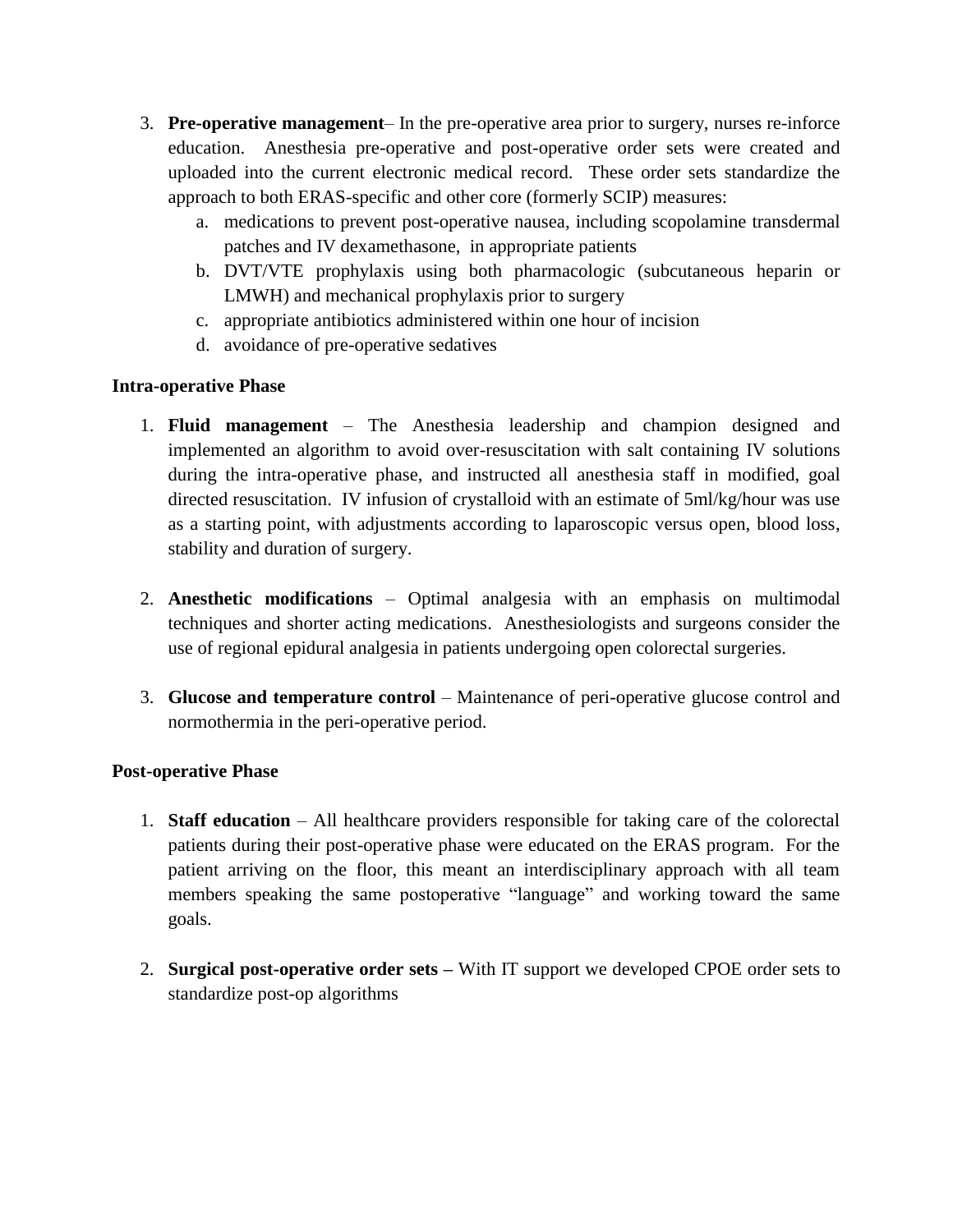- a. multimodal analgesia with the use of around-the-clock NSAIDs and oral acetaminophen as adjuncts to narcotic use
- b. aggressive management of nausea/vomiting with pharmacologic and olfactory sensory aids
- c. early oral intake with clear liquids the day of surgery and advancement to a regular diet by post-op day 1, as tolerated
- d. limited IV fluids with crystalloid at 50 ml/hour on post-op day 0, and discontinuation of IVFs by post-op day 1, as appropriate
- e. no drains or NG tubes, and prompt removal of urinary catheters
- 3. **Mobilization/Ambulation** The importance of early postoperative mobilization was emphasized, with nurses, nurse technicians and physical therapists engaged to assist in mobilization of every patient, every day, starting on postoperative day zero. This has been the most visible change for our patients and staff; a perpetual "rush hour" of patients ambulating in the halls. To date, 70% of our patients have achieved the goal of ambulation on post-op day zero, walking an average of 270 feet.

#### **Audit and Compliance**

A comprehensive audit tool was created through an Access/Excel data base. Compliance with Enhanced Recovery components is audited bi-monthly, and reports reviewed with the ERAS workgroup (Figures 1-5). The workgroup considers modifications to practice, as well as refinement of the audit tools and compliance definitions at each review meeting. Feedback is solicited from members of all patient care teams, and updates are offered on the program's progress.

Providers and caregivers have responded very well to this process, as they appreciate our early, positive outcomes as a direct result of their efforts. The ERAS team has noted tremendous staff engagement, enthusiasm and sense of professional affirmation and pride during the implementation of this program.

## **Future Opportunities**

1. **ERAS for other in-patient surgeries and specialties** –The initiation of ERAS with colorectal surgery allowed us to focus on a well-described process in single patient group. This was important for patient and staff education, data collection, analysis and outcome metrics. At this point, we feel that the principals of Enhanced Recovery can be extended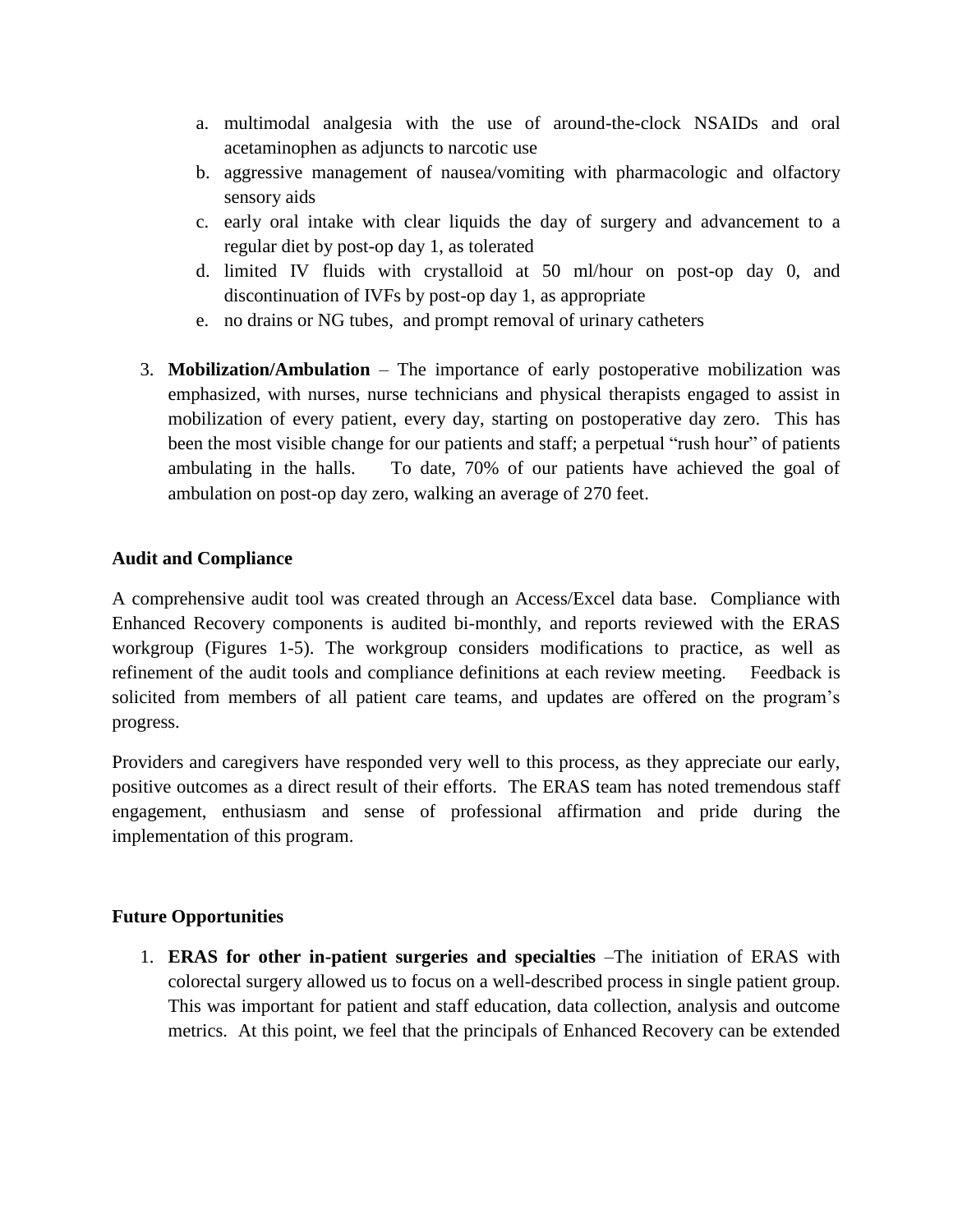to other elective in-patient specialties. Orthopedic total joint programs have been early adopters of similar initiatives, and have proven these concepts successful. Ultimately, enhanced recovery need not be viewed as a special program applied to a distinct patient group, but simply as the steps we take to ensure *optimal* recovery after any surgery. Specific education has been developed for minimally invasive gynecologic surgery, and soon we plan to extend this further to other specialties, including thoracic surgery, gynecologic oncology and other in-patient surgeries.

- 2. **Patient Experience** Patient experience is an ongoing balanced scorecard focus, and enhanced recovery has greatly advanced our patients' understanding, their expectations, communication with doctors, nurses and ancillary staff; in essence their *total experience.* Patients have responded with very positive feedback; one patient even wrote an entire manuscript entitled "My Colon Story," to chronicle her experience and express her gratitude. From the patients' perspective, when they are told they need surgery, they may be scared, confused and uncertain. By arming them with information and setting expectations, we've empowered them and given them control over their own health and recovery.
- 3. **Standardization across Hartford Healthcare** Our goal is to assist in the implementation of Enhanced Recovery across all of Hartford Healthcare. Many of the tools developed at HOCC, including the patient education handbook, order sets through each phase of care (built with IT Care Connect support in Epic), the audit tool and Access database may assist others within the system; all Hartford Healthcare acute care hospitals can similarly incorporate Enhanced Recovery, build on it, and share opportunities for improvement and standardization across the system.
- 4. **Research Initiatives** Data analysis gives us an opportunity for clinical research, and the research questions are endless. Does Enhanced Recovery equally benefit patients undergoing laparoscopic and open colorectal surgeries? Do newer anesthetic regimens have an impact on post-operative pain management? Are 30 day outcomes (NSQIP occurrences) affected by ERAS? Do pre-operative nutritional risk factors play a role in post-operative dietary advancement and outcomes? Several IRB applications have been written for projects which will address some of these questions, using data generated from our early ERAS experience.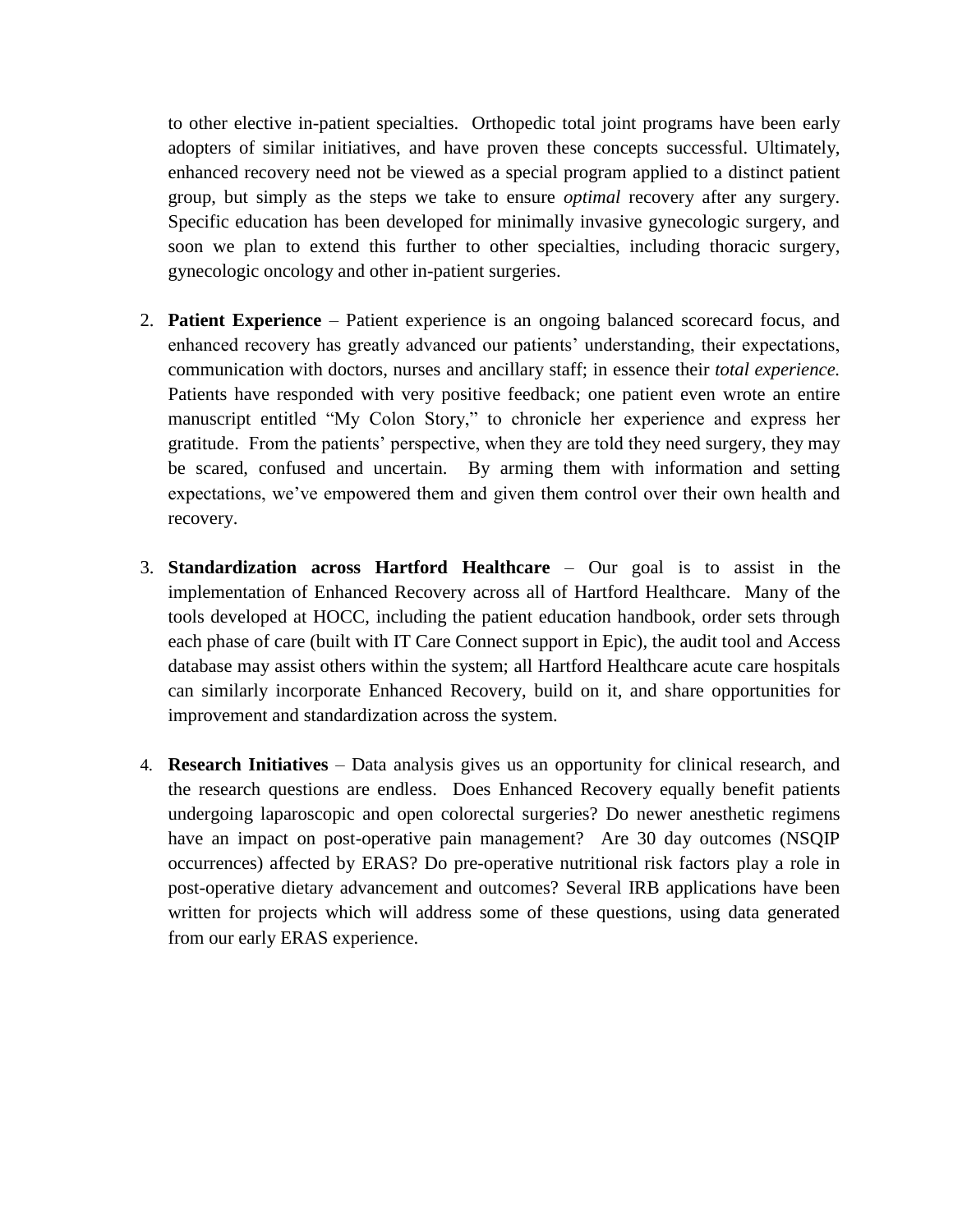Figures 1-3: Compliance with ERAS measures was audited for the period January 19 – July 15 2016. There were 65 cases performed during this period, and compliance was >88% for all measures reported here.





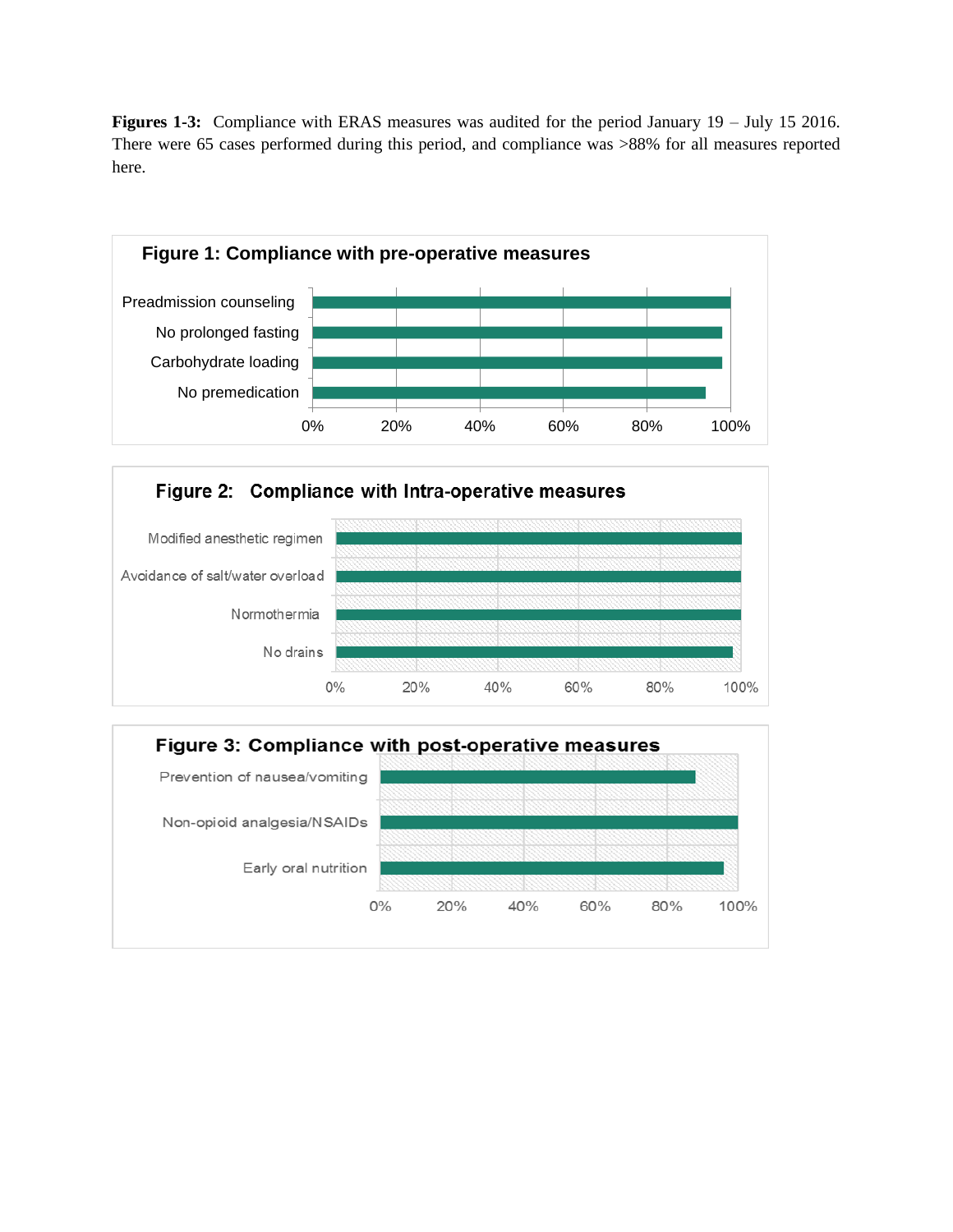Figure 4: Intra-operative fluid management in ERAS avoids salt and water overload, using a more conservative, goal-directed approach. A comparison of intra-operative fluid before and after the implementation of ERAS (cases from 2015, n=27) shows a marked decrease in fluid utilized for both laparoscopic and open cases.